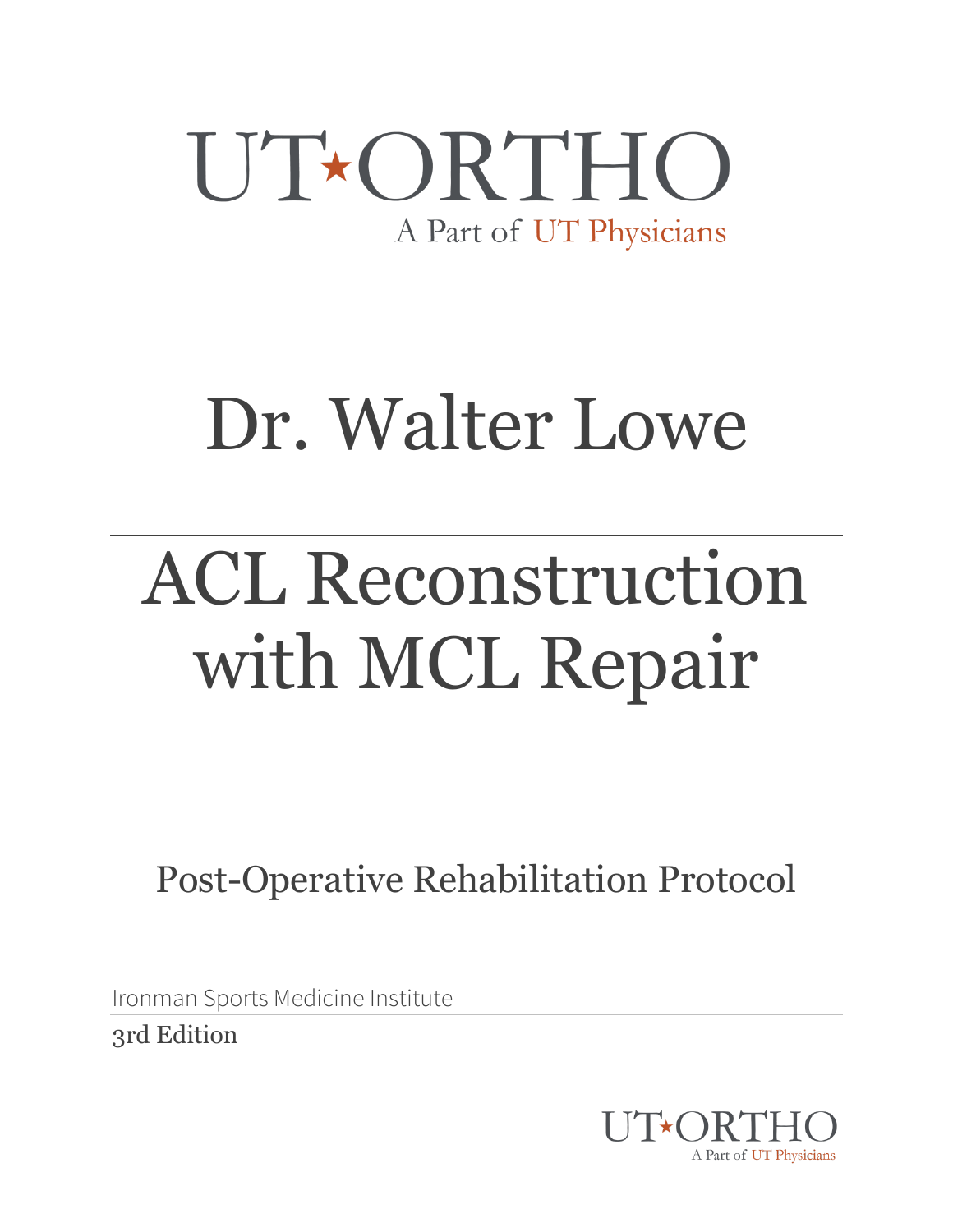### Tips for Successful Recovery

- 1. **Surgical pre-cautions**: Do not change bandages unless instructed by physician. Wear compression hoses on operative limb until crutches are discharged. If you suspect a DVT, contact Dr. Lowe's office immediately at **713-486-6540** or refer to ED immediately. If patient has reactive effusion that does not improve with rest, ice, and compression, contact Dr. Lowe's office.
- 2. Begin **stretching extension** ROM on day one. Achieve full extension ROM by week 2. If not achieved by end of week 4, notify the physician's office.
- 3. Address **quad activation** early and focus on isolation of quadriceps activation. Use surface emg, NMES, and cueing to isolate quadriceps. Be aware of co-contracting from hamstrings, and ensure proper form. Do not progress to standing activities if patient is unable to achieve isolated quad set in long seated position. Goal by week 2 is to achieve heel lift with a quad set.

\***Dosing quad sets**: 10 minutes of 10 second squeeze/10 second rest, x5 times a day.

- 4. **Straight leg raises**: Ensure quadriceps is activated and is maintaining contraction throughout the SLR range to eliminate extensor lag. Aim for a calf tap and elimination of extensor lag by week 3. Calf tap: the calf taps/skims the table while the heel stays elevated as the leg descends to starting position. Continue doing SLR until 10# ankle weight is achieved.
- 5. Do not force **flexion ROM**, but encourage steady progression. Patellar mobility is imperative. Use gentle soft tissue techniques for areas such as anterior interval/fat pad, quadriceps, hamstrings, and scar management. If 90° of flexion is not achieved by end of week 4, notify physician's office.
- 6. Start double leg (DL) mini squats and leg press from 0° to 60° initially, then progress to 90° as tolerated. Single leg (SL) activities may be initiated at week 4 with SL leg press and step-ups, then advancing to SL activities as tolerated. **Loaded leg extensions are prohibited**.

\***Squat progressions example**: DL leg press, DL mini squats, DL chair squats, DL body weight squats, SL leg press, SL step ups, Static lunge split squat, SL step downs, SL squats, SL split squat with elevated back leg, walking lunges, SL sit to stands, SL slide outs.

- 7. **Pre-run/pre-jump program** includes tempo-based activities with focus on the deceleration phase such as DL speed squats, DL drop squats, DL "bounce bounce bounce squat", then progress to alternating SL drop squats. Also, intermittently increase the tempo of regular strengthening exercises to align with the timing requirements of jogging and jumping.
- 8. **Walk/Jog program**: **MD approval required**. Begin on treadmill with 2- 3 days per week. Begin with 1:1 or 2:1 walk to jog ratios, (ie. 1 min walk to 1 min jog or 2 min walk to 1 min jog). Then progress each week by 1 min jog until 12-15 min of jogging is achieved.
- 9. **Plyometric program**: **MD approval required**. Begin with small DL jumps, jump rope, and small depth jump landings& box jumps. Progress box height as skill is mastered. Ensure equal weighted DL take-off and landing before progressing to SL plyometrics. Initiate SL plyometrics with alternating L and R landings in place and then advance to SL hops. Begin a sportsmetric based plyometric program when released by surgeon.
- 10. **Isokinetic protocol**: After 20 weeks and **with MD approval**, may begin training and testing with 300°/sec and progress to 180°/sec. Do not proceed if patient has history of anterior knee pain.
- 11. **Return to Play Progression:** a graded re-exposure is essential. Return to non-contact practice, return to contact practice, return to scrimmage, return to interval play, return to full time play.

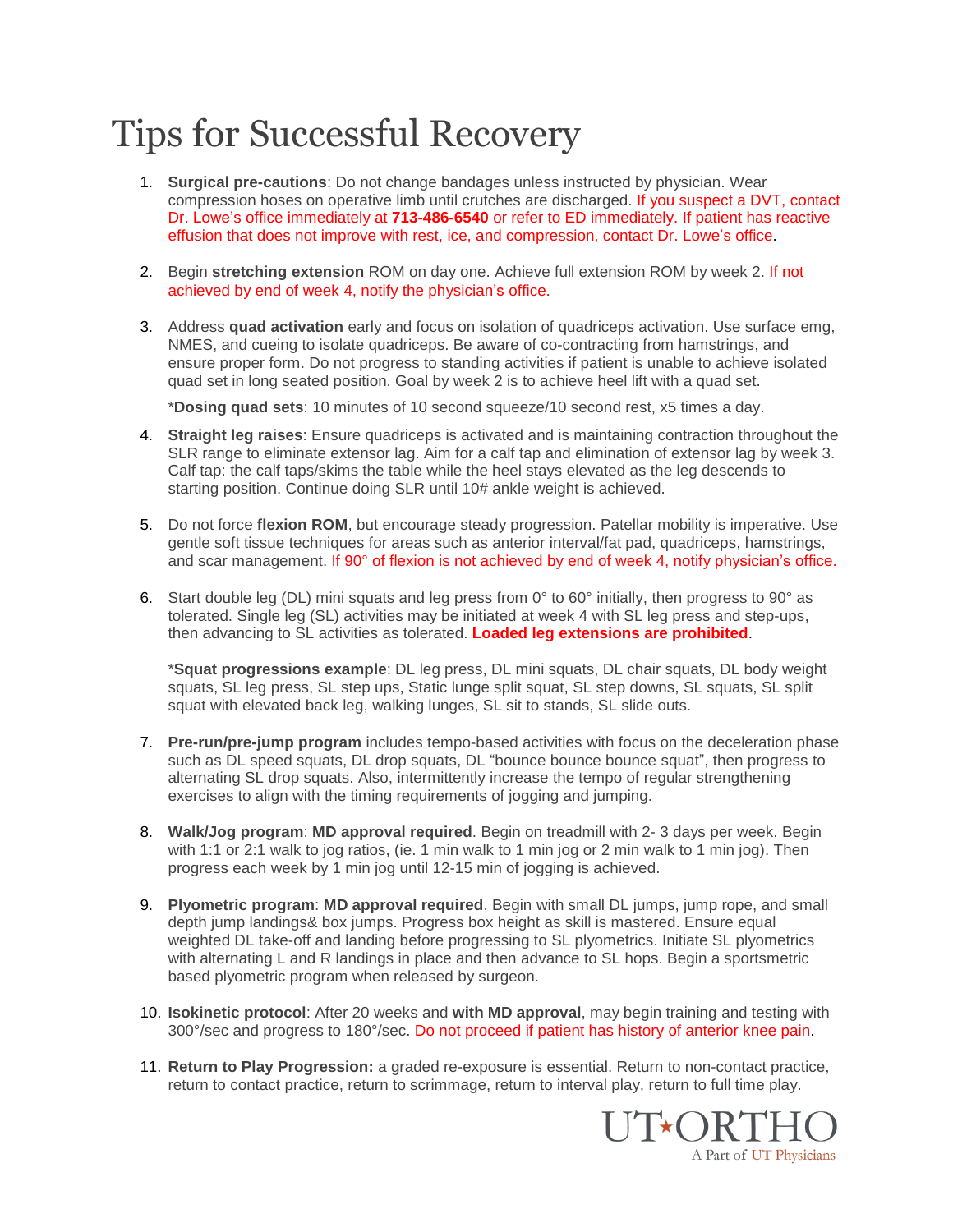#### **PHASE 1 - ACUTE (0-6 Weeks)**

#### **PHASE GOALS: PROTECT GRAFT, RESTORE AMBULATION & ADL STATUS**

#### **RANGE OF MOTION**

- 0-2 Weeks Full extension and progress flexion 0-30°
- 2 Weeks Maintain full extension and progress flexion 0-60°
- 3 Weeks Maintain full extension and progress flexion 0-90°
- 4+ Weeks -- Gradually progress flexion to 120°

#### **WEIGHT BEARING**

- 0-2 Weeks Touch toe weight bearing
- 2-4 Weeks Partial weight bearing
- 4+ Weeks FWB with symmetrical gait

#### **BRACE & CRUTCH USE**

- 0-2 Week Brace locked in 0° extension, unless unlocked by MD
- $\bullet$  2-4 Weeks Unlock brace 0 $\degree$  to 60 $\degree$
- $\bullet$  4+ Weeks Brace unlocked to 90 $^{\circ}$  then progress unlocked to full if good quad control and full extension
- 4+ Weeks D/C crutches when gait is normal. D/C brace for home ambulation; continue for community ambulation until MD approval to D/C

#### **STRENGTHENING**

- Patellar mobs, calf/hamstring stretching, heel prop, prone hangs
- Avoid valgus force and sidelying hip adduction
- Quad sets, SAQs, straight leg raises: flex, ext, hip abduction
- Pre-gait, TKEs, calf raises, static balance, mini squats, leg press, step ups, static lunge

A Part of UT Physicians

4+ Weeks -- Stationary biking: must be > 110° knee flexion

#### **CRITERIA FOR FULL AMBULATION**

- **> 0**° **KNEE EXTENSION & 90° KNEE FLEXION**
- **> 30 STRAIGHT LEG RAISES WITHOUT LAG**
- **MINIMAL EFFUSION/PAIN, & SYMMETRICAL GAIT WITHOUT A LIMP**
- **MD OR PT APPROVAL**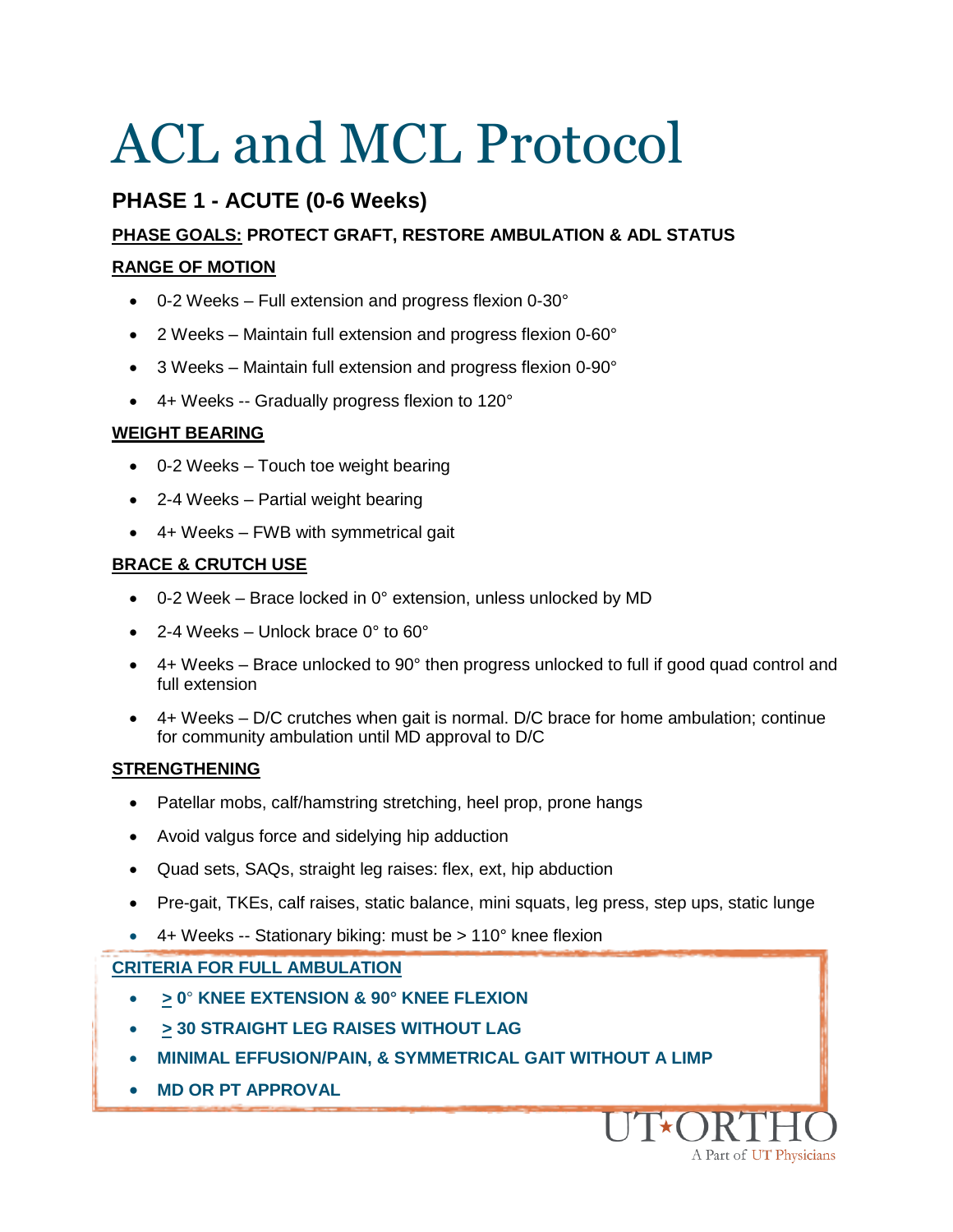### **PHASE 2 – STRENGTH & PRE-RUN PROGRAM (6-12 Weeks) PHASE GOALS: IMPROVE STRENGTH & INITIATE DYNAMIC WARM UP RANGE OF MOTION**

6+ Weeks – Maintain full extension and progress to full flexion

#### **STRENGTHENING**

- Avoid valgus forces and loaded hip adduction
- Leg press, step ups, step downs, RDLs, lunges, Bulgarian squats, wall sits
- Squat progression: bodyweight squats  $\rightarrow$  single leg squats
- Advance hip abduction & glut strength: band walks, lateral lunge, reverse lunge
- Core exercises: planks, side planks, v-ups, Russian twist, superman
- Balance training: foam pad, balance board, BOSU

#### **CONDITIONING**

- Stationary bike: interval training
- 6+ Weeks -- Elliptical & rowing machine
- Initiate dynamic warm-up: frankenstein kicks, leg swings, knee hugs, heel sweeps, heel/toe walks, oil rigs, lateral lunge, hip rotation, inch worm, speed squats
- Swimming: progress kicking gradually and pain-free, no flip turns

#### **CRITERIA FOR JOGGING : >12 WEEKS**

- **PAIN LESS THAN 3 / 10 (WORST)**
- **WITHIN 2° NORMAL KNEE EXTENSION & 120° KNEE FLEXION**
- **QUADRICEPS & HAMSTRING STRENGTH > 60% NORMAL**
- **LESS THAN 4cm DEFICIT ON SINGLE-LEG SQUAT (ANTERIOR REACH)**
- **AT LEAST 1 MINUTE OF SINGLE LEG SQUATS**
- **MD APPROVAL**

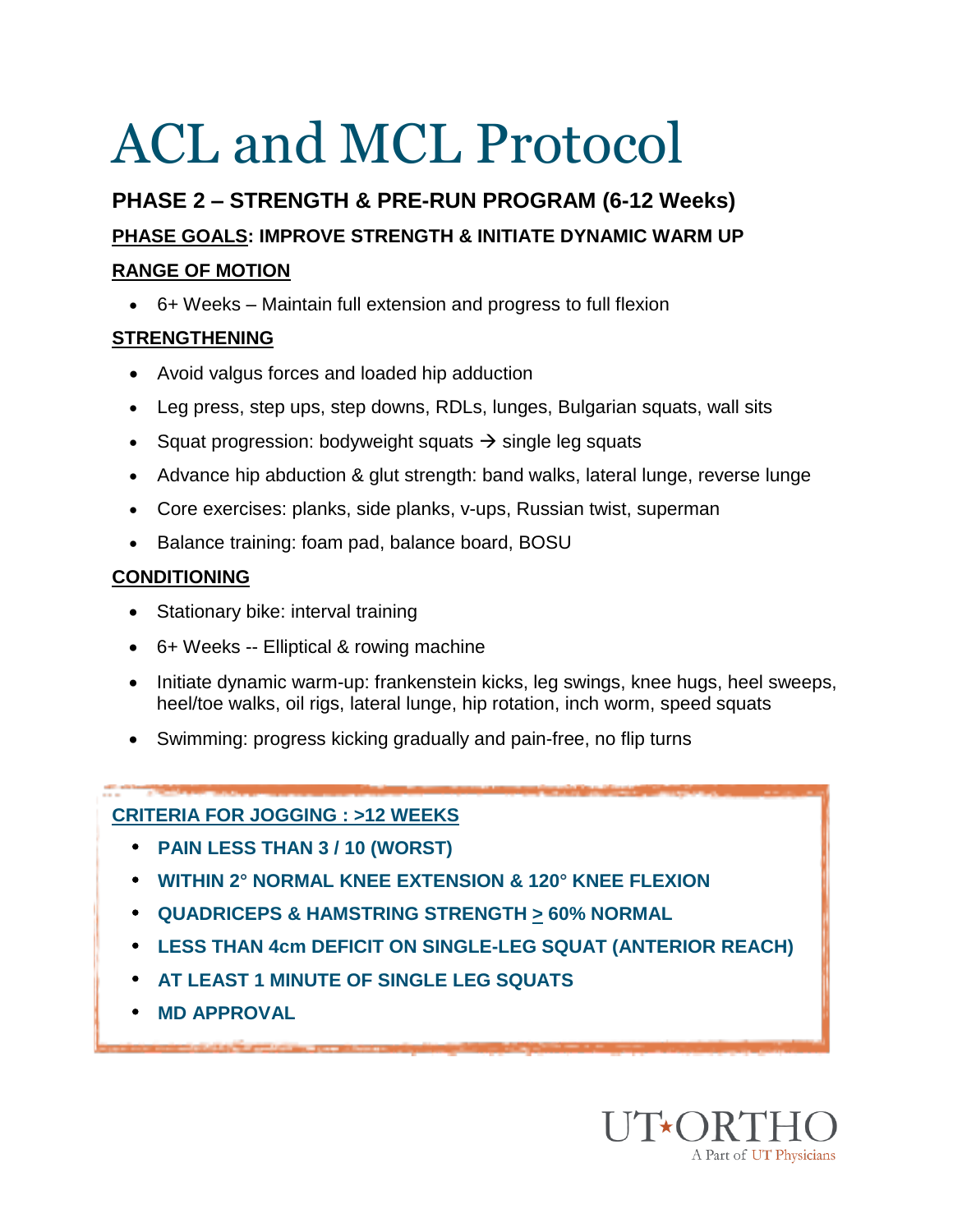### **PHASE 3 – STRENGTH, AGILITY, DL PLYOMETRICS (12-24 Weeks) PHASE GOALS: INITIATE JOGGING AND DYNAMIC MOVEMENTS**

#### **RANGE OF MOTION**

12+ Weeks – Maintain symmetry & pain-free with overpressure

#### **STRENGTHENING**

- Gym strengthening: squats, deadlifts, initiate olympic lifting
- SL strengthening: SL squats, sit to stands, ball slams, step ups/downs
- Dynamic core exercises: mountain climbers, planks, pikes, pale off press
- Integrate interval strength circuits & work/rest timed intervals

#### **CONDITIONING**

- Dynamic warm-up & integrate sport specific warm up
- Biking, elliptical, jogging, swimming, & rowing
- Treadmill walk/jog progressions: begin with 30"-1' W/J intervals, advance jog time by 1 min each week
- Advance to track workouts: jog straights & walk curves, progress distance and pace

#### **PLYOMETRICS & AGILITY:**

- Ladder drills, footwork agility drills, cone drills
- Double leg plyos: jump rope, line jumps, cone jumps, depth jumps, box jumps
- High intensity predictable patterned movements, incoporate sport specific drills

**CRITERIA FOR AGILITY & DL PLYOMETRICS >20 WEEKS :**

- **PAIN LESS THAN 2 / 10 (WORST)**
- **QUAD & HAM STRENGTH > 80% NORMAL; > 50% H/Q RATIO FOR FEMALES**

A Part of UT Physicians

- **AT LEAST 3 MINUTES OF SINGLE LEG SQUATS**
- **JOGGING >15 MINUTES ON TREADMILL**
- **< 5 ON LANDING ERROR SCORING SYSTEM (LESS)**
- **MD OR PT APPROVAL**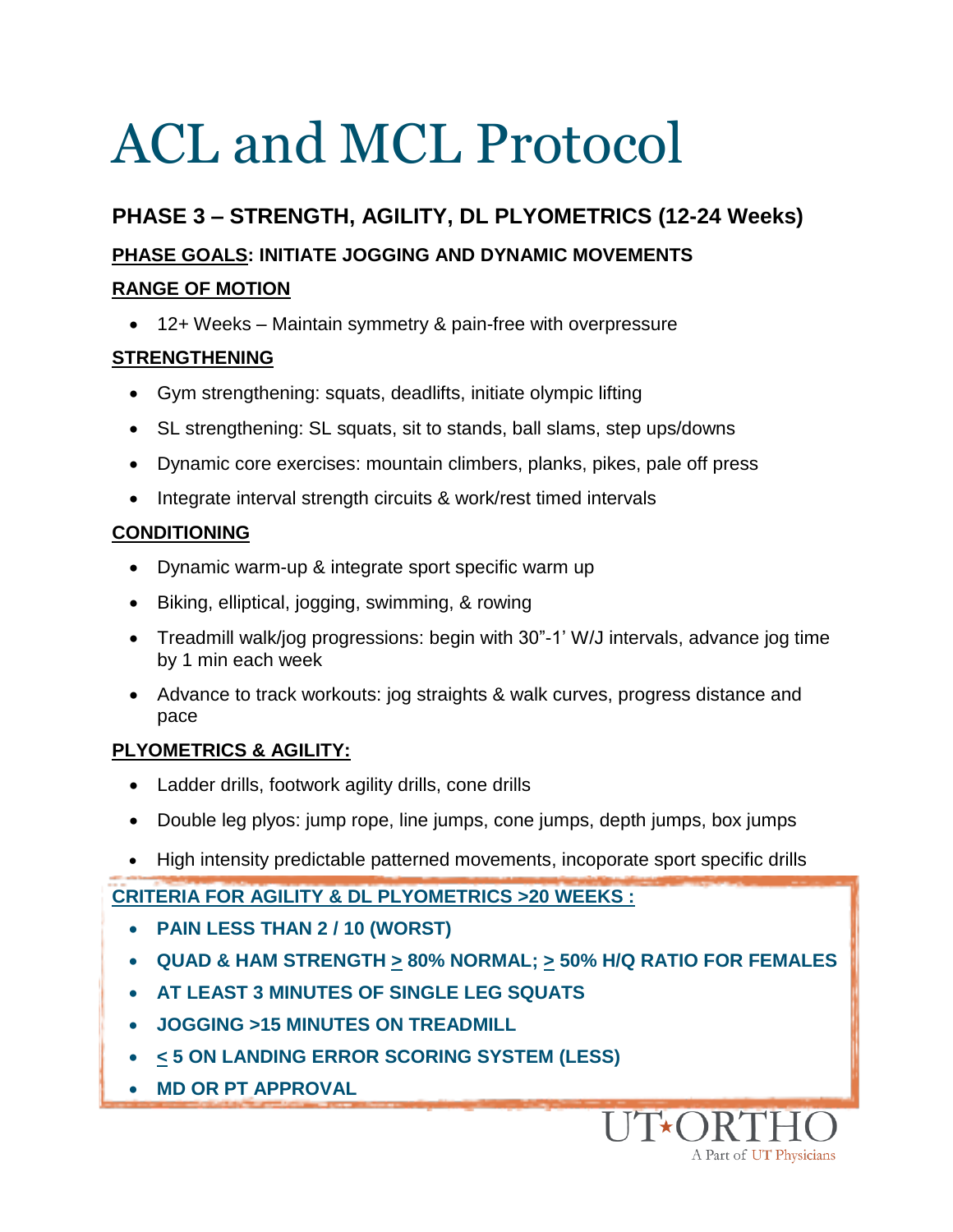#### **PHASE 4 – STRENGTH, AGILITY, POWER, & PLYOMETRICS**

#### **(24-28 Weeks)**

#### **PHASE GOALS: INITIATE POWER MOVEMENTS & SINGLE LEG PLYOMETRICS RANGE OF MOTION**

24+ Weeks – Maintain symmetry & pain free overpressure

#### **STRENGTHENING**

- Gym strengthening: squats, deadlifts, olympic lifting
- Interval strength circuits & work/rest timed intervals
- Dynamic eccentric loading: double & single leg
- Dynamic core: rotational and anti-rotational drills
- Isokinetic training protocols: begin with 300°/sec, progress to 180°/sec

#### **CONDITIONING**

- Dynamic warm-up
- Biking, elliptical, jogging, swimming & rowing
- Track workouts: advance to linear speed drills and sprinting drills

#### **PLYOMETRICS & AGILITY (2-3 DAYS/WEEK):**

- Tuck jumps, squat jumps, bounding, SL hop, SL triple hop, SL cross over hop
- Change of direction drills: begin with  $< 90^\circ$ , progress to  $90^\circ$  and greater
- Introduce unpredictable agility movements
- Non-contact sports specific drills

#### **CRITERIA FOR ADVANCED AGILITY & SL PLYOMETRICS >24 WEEKS**

- **PAIN LESS THAN 2 / 10 (WORST)**
- **QUAD & HAM STRENGTH > 80% NORMAL; > 50% H/Q RATIO FOR FEMALES**

A Part of UT Physicians

- **AT LEAST 3 MINUTES OF SINGLE LEG SQUATS (RESISTED)**
- **JOGGING >15 MINUTES ON TRACK OR PAVED SURFACE**
- **MD OR PT APPROVAL**